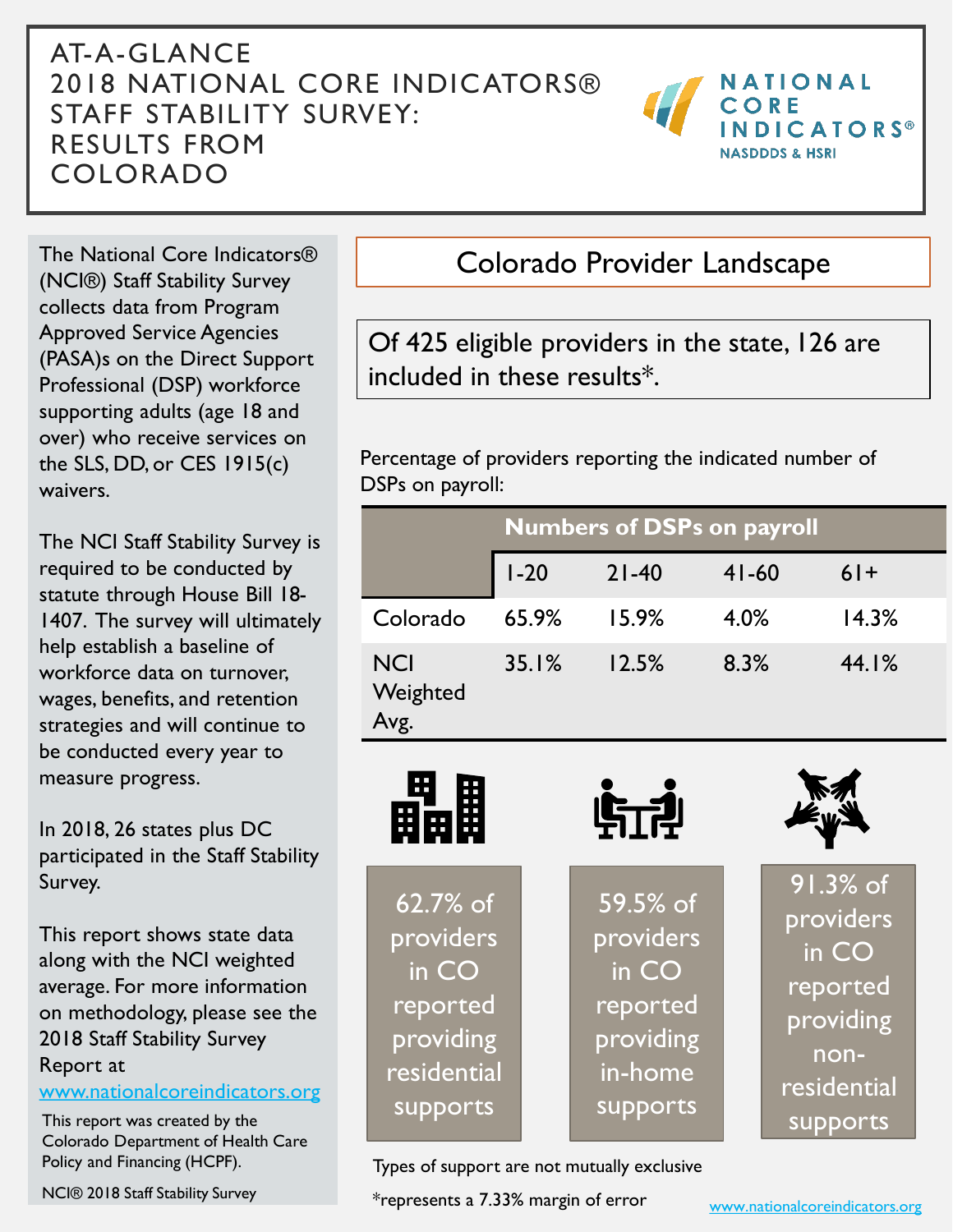Colorado Turnover Rate is 51.2%

Participating states' turnover rates ranged from 30.7% to 62.7% with an NCI weighted Average of 51.3%

In Colorado, among DSPs who **were employed** as of 12/31/18:

19.9% were employed less than 6 mos.

> 16.6% were employed 6-12 mos.

Full-Time Vacancy Rate: 7.9% (Weighted NCI Average: 11.9%)

Part-Time Vacancy Rate: 5.9% (Weighted NCI Average: 18.1%)

In Colorado, among DSPs who **separated from employment** in 2018

> 29.0% had been employed less than 6 mos.

16.1% had been employed 6-12 mos.

Of all DSP separations in Colorado in 2018…

79.7% were voluntary separations

16.2% employment was terminated

4.1% don't know reason for separation

NCI® 2018 Staff Stability Survey

[www.nationalcoreindicators.org](http://www.nationalcoreindicators.org/)